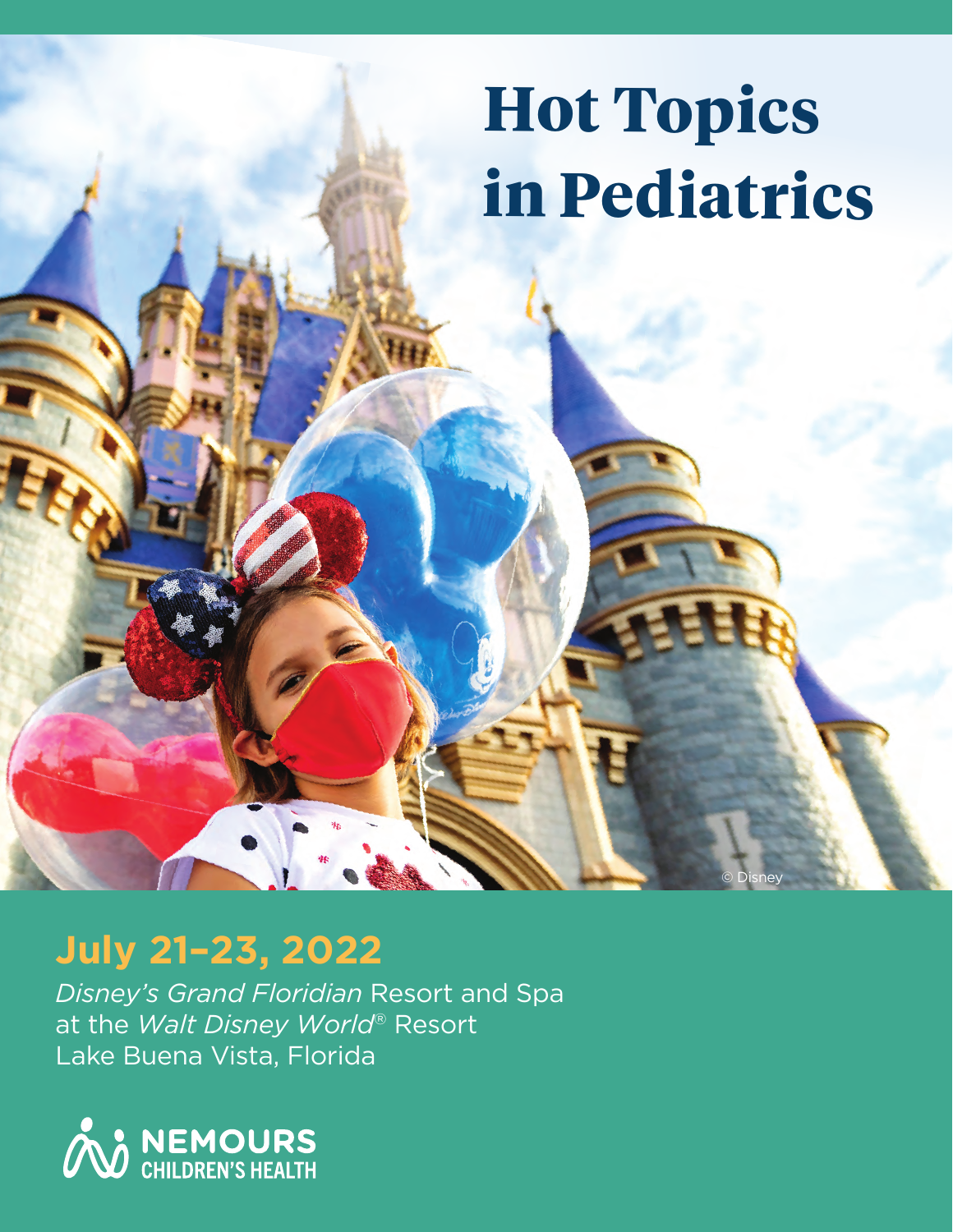# **Hot Topics in Pediatrics July 21–23, 2022**

# *Disney's Grand Floridian* **Resort and Spa at the**  *Walt Disney World***® Resort Lake Buena Vista, Florida**

Our seventh annual *Hot Topics in Pediatrics* conference will feature national leaders in the field of pediatrics discussing some of the hottest and most practical topics for providers caring for children in the primary care setting. From Hot Controversy debates to interactive educational offerings, *Hot Topics in Pediatrics* will help you stay current with the important issues of our times and implement strategies for practice change.

Topics will be presented in brief (20-30) minute presentations by a topic expert. There will be plenty of time for one-to-one discussion with speakers and opportunities for case-based learning.

#### **Topics include:**

- Asthma-inhalers to biologics
- General and food allergies
- Pediatric anxiety and mood in these pandemic times
- Psychopharm prescribing tips
- Acne
- Eczema
- Prescribing Accutane
- Syncope and chest pain
	- Autism spectrum
	- PCIT behavior therapy
- Bites and stings
- Febrile infant approaches
- Eating disorders
	- Hypertension and hyperlipidemia

• Prescribing BCPs

- Infant food allergen supplements
- Palpitations and EKG
- And more ...

### **Highlights**

- An opportunity to earn Maintenance of Certification (MOC) points in the American Board of Pediatrics (ABP) Maintenance of Certification program.
- Nemours Children's Health is accredited by the Florida Board of Nursing to offer nursing contact hours (Provider #50-1428.) Application to offer nursing contact hours will be made.
- Application made to the American Academy of Family Physicians for prescribed credits for this conference.
- FREE luncheon on Friday featuring interactive Cardiac themed Jeopardy hour!

As applications are approved, our website (HotTopicsinPediatrics.org) will be updated.

### **Note About COVID-19 Safety Precautions**

As this conference approaches, Nemours Children's will assess guidance from local and national public health experts on implementing necessary precautions to ensure the health and safety of all attendees and staff. We will publish our COVID-19 safety measures on our conference website.



© Disney

#### **Objectives**

At the conclusion of this program, participants should be able to develop differential diagnoses and assess and manage clinical issues that occur in the primary care office, including:

- Recognize food allergies, appropriate testing, and appropriate referral in order to fully understand the indications for food tolerance treatment.
- Determine the different types of orthostatic intolerance and syncope events and their evaluations and treatments.
- Recognize the new guidelines regarding the treatment of febrile infants and develop a plan to help implement changes in their treatment.
- Identify safe and appropriate medication for pediatric ADHD, anxiety and mood.
- Recognize key asthma phenotypes to assist management options and new treatment options from inhalers to biologics.
- Implement early pediatric eczema treatment plans optimizing environmental changes plus the latest in topicals and biologics.
- Develop options and indications for prescribing OCPs in pediatrics.
- Diagnose and identify proper referral and care of pediatric eating disorders.
- Recognize autism spectrum disorders and related conditions in primary care.
- Evaluate and develop treatment plans for pediatric hypertension and hyperlipidemia.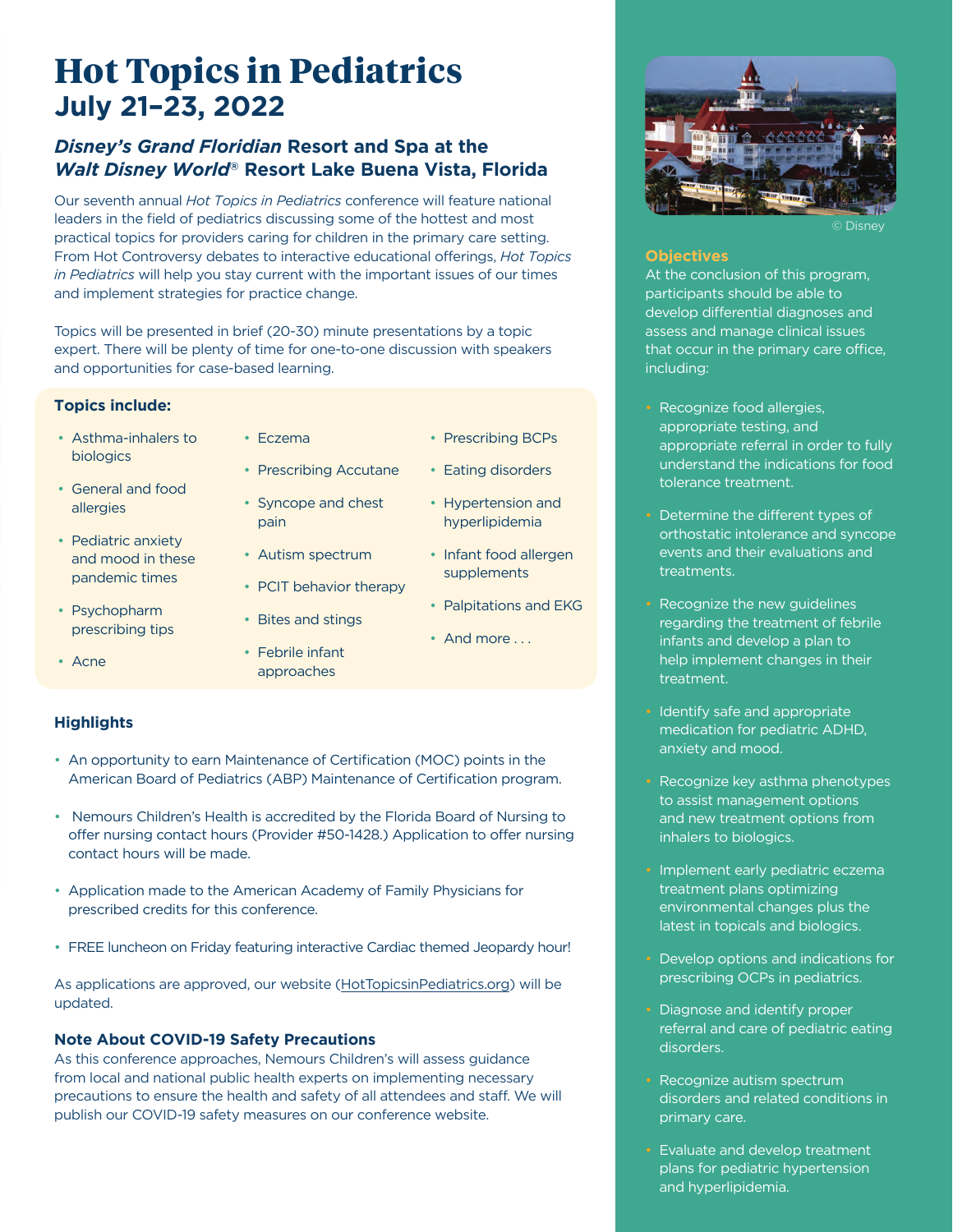# **Hot Topics in Pediatrics**

| Thursday, July 21                       |                                                                                                                  |  |
|-----------------------------------------|------------------------------------------------------------------------------------------------------------------|--|
| 7 a.m.                                  | <b>Continental Breakfast/Registration/Exhibits</b>                                                               |  |
| $7:30$ a.m.                             | Top 5 Articles of 2022   Shiva Kalidindi, MD, MPH,<br>MS(Ed.); Robert S. Walter, MD                              |  |
| <b>DERMATOLOGY</b>                      |                                                                                                                  |  |
| $8:15$ a.m.                             | Eczema: From Topicals to Biologics   Vikash S.<br>Oza, MD                                                        |  |
| 8:45 a.m.                               | Dermatology Potpourri Tricks of the Trade<br>Vikash S. Oza. MD                                                   |  |
| $9:15$ a.m.                             | Acne Update 2022   Vikash S. Oza. MD                                                                             |  |
| $9:45$ a.m.                             | Q & A                                                                                                            |  |
| 10 a.m.                                 | Hot Controversy   PRESCRIBING ACCUTANE  <br>Robert S. Walter, MD; Vikash S. Oza, MD                              |  |
| 10:30 a.m.                              | <b>Break/Exhibits</b>                                                                                            |  |
| <b>PANDEMIC MENTAL HEALTH EXPLOSION</b> |                                                                                                                  |  |
| 11 a.m.                                 | <b>Pediatric Anxiety and Mood   Cognitive Coping Skills</b><br>to Teach in the Office   Colleen C. Cullinan, PhD |  |
|                                         |                                                                                                                  |  |
| $11:30$ a.m.                            | Pediatric Psychopharmacology in Primary<br>Care Part 1: ADHD, Behavior and Sleep   Alison<br>Schonwald, MD       |  |
| <b>Noon</b>                             | Pediatric Psychopharmacology in Primary Care<br>Part 2: Mood & Anxiety   Alison Schonwald, MD                    |  |
| 12:30 p.m.                              | Q & A                                                                                                            |  |

# **Saturday, July 23**

| 7 a.m.                               | <b>Continental Breakfast/Registration/Exhibits</b>                                          |
|--------------------------------------|---------------------------------------------------------------------------------------------|
| <b>NEUROBEHAVIORAL</b>               |                                                                                             |
| $7:30$ a.m.                          | On and Off the Autism Spectrum   Alison<br>Schonwald, MD                                    |
| 8 a.m.                               | Autism: Helping our Families Get the Right<br>Support   Lisa Spector, MD                    |
| $8:30$ a.m.                          | The Do's and Don'ts of Discipline   Colleen C.<br>Cullinan, PhD                             |
| 9 a.m.                               | PCIT Behavior Therapy   Colleen C. Cullinan, PhD                                            |
| $9:30$ a.m.                          | Q & A                                                                                       |
| $9:45$ a.m.                          | <b>Break   Exhibits   Check Out</b>                                                         |
| <b>PEDIATRIC CLINICIAN POTPOURRI</b> |                                                                                             |
| $10:15$ a.m.                         | Bites and Stings   Madelyn Kahana, MD                                                       |
| $10:45$ a.m.                         | Approach to Young Febrile Infants   Things Have<br>Changed!   Johanna Kielbasa, MD          |
| $11:15$ a.m.                         | ABCS of BCPs   Yes, YOU Can RX in the Office  <br><b>Christine DiPaolo, APRN</b>            |
| 11:45 a.m.                           | Eating Disorders   A Primer for the Office Pediatric<br>Caregiver   Christine DiPaolo, APRN |
| 12:15 p.m.                           | $Q$ & $A$                                                                                   |
| 12:30 p.m.                           | <b>Adjourn</b>                                                                              |

### **7 a.m. Continental Breakfast/Registration/Exhibits ALLERGY 7:30 a.m.** Asthma 2022 | The Age of Personalized Medicine Is Upon Us | *David R. Stukus, MD* **8 a.m.**  Why Everything You Thought You Knew About Pediatric Allergies May Be Wrong | *David R. Stukus, MD* **8:30 a.m.** Evolving Paradigms | Food Allergies and Treatments | *David R. Stukus, MD* **9 a.m.** Q & A **9:15 a.m.** Hot Controversy | Allergen Supplements for Young Infants | *Jordan C. Smallwood, MD; David R. Stukus, MD* **9:45 a.m. Break/Exhibits CARDIOLOGY 10:15 a.m.** Chest Pain in Pediatric Patients | *Bradley Robinson, MD* **10:35 a.m. Dizziness, Syncope and Autonomic Dysfunction |** *Bahram Kakavand, MD* **10:55 a.m.** Palpitations and Abnormal EKGs | *Alejandro Arevalo, MD* **11:15 a.m.** Murmurs | *Gul Dadlani, MD* **11:35 a.m.** Hyperlipidemia | *Carissa Baker-Smith, MD* **11:55 a.m.** Hypertension | *Dima Turpin, MD* **12:15 p.m.** Q & A **12:30 p.m.** Luncheon and interactive Cardiac themed Jeopardy<br>**12:30 p.m.** Lourse Direct Mark theme MP City on Pit MP hour | *Peace Madueme, MD; Steven Ritz, MD* **1:30 p.m. Adjourn Friday, July 22**

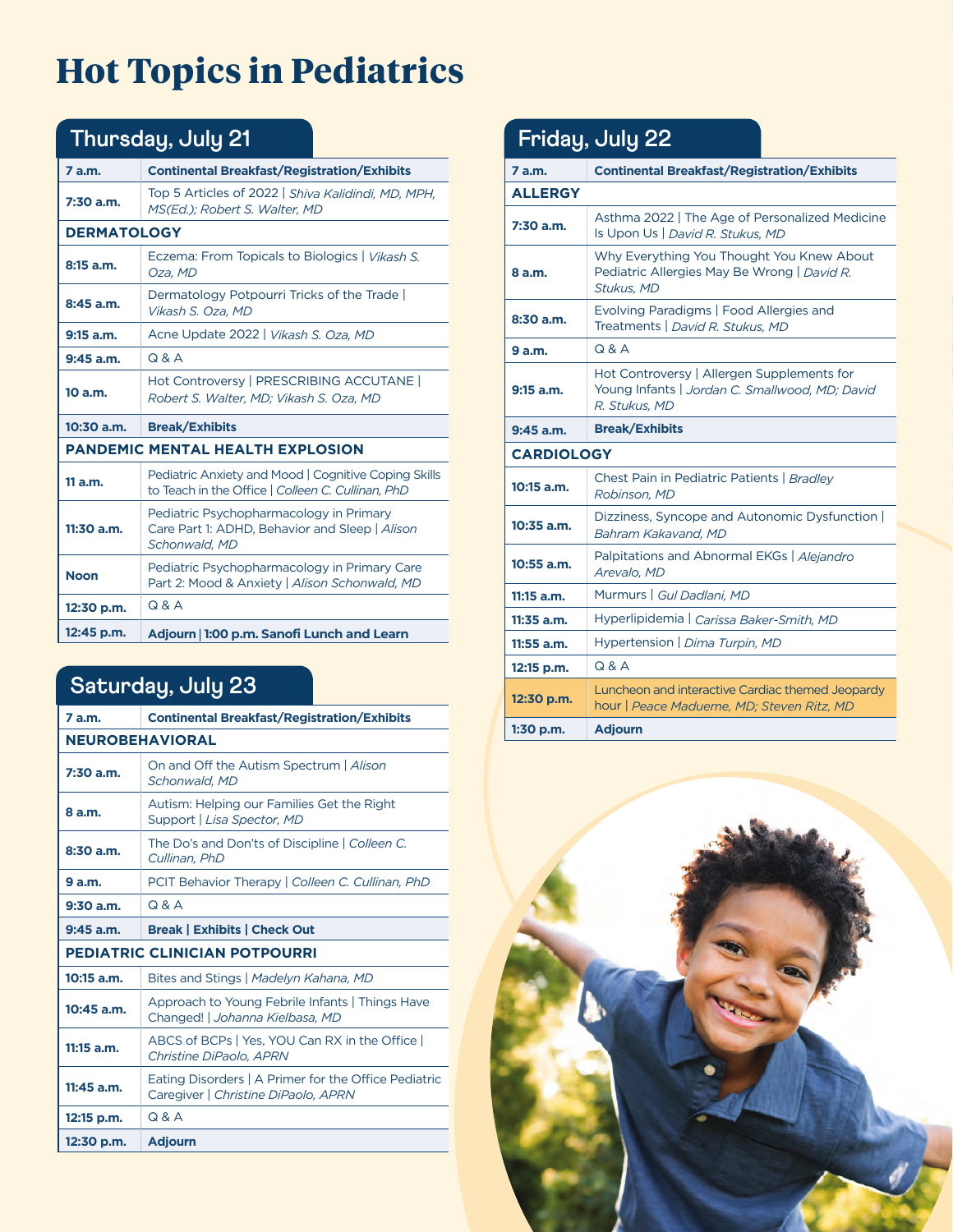# **HOT TOPICS IN PEDIATRICS General Information**

### **Accreditation**

Nemours Children's Health is accredited by the Accreditation Council for Continuing Medical Education (ACCME) to provide continuing medical education for physicians.

Nemours Children's designates this live activity for a maximum of 13.50 *AMA*  **PRA Category 1 Credits™.** Physicians should claim only the credit commensurate with the extent of their participation in the activity.

### **Maintenance of Certification (MOC) Credit**

Successful completion of this CME activity, which includes participation in the activity, with individual assessments of the participant and feedback to the participant, enables the participant to earn 13.0 MOC points in the American Board of Pediatrics' (ABP) Maintenance of Certification (MOC) program. It is the CME activity provider's responsibility to submit participant completion information to ACCME for the purpose of granting ABP MOC credit.

### **Commercial Support**

This course may be supported in part by educational grants in accordance with ACCME Standards. At the time of this printing, a list of commercial supporters was not available. Appropriate acknowledgement will be given to all exhibitors and supporters in conference materials and at the time of the meeting.

#### **Disclosure Policy**

As a provider accredited by the ACCME, Nemours Children's must ensure balance, independence, objectivity and scientific rigor in its educational activities. All faculty involved in the development of CME content are required to disclose their financial relationships with ineligible entities. An individual has a relevant financial relationship if they have a financial relationship in any amount occurring in the last 24 months with an ineligible company whose products or services are discussed in the CME activity content over which the individual has control. Nemours Children's has policies/procedures in place to mitigate relevant financial relationships and their impact on the educational content. All relevant financial relationships will be disclosed to the activity audience and mitigated.

#### **Americans with Disabilities Act**

In accordance with the Americans with Disabilities Act, Nemours Children's will provide modifications in teaching methodologies to accommodate individual needs. To request disability accommodations, contact the Office of Continuing Medical Education at least 15 days in advance of the program at 407.414.2679.

#### **Hotel Information**

Victorian elegance meets modern sophistication at this lavish Disney Resort hotel. Unwind outdoors, indulge in a luxurious massage, and watch evening fireworks light up the sky over Cinderella's Castle. Just one stop to the Magic Kingdom park on the complimentary Resort Monorail, this timeless Victorian-style marvel evokes Palm Beach's golden era.

#### **Hotel Reservations**

Single or double occupancy rooms are available at the conference rate of \$285 per night (plus tax.) A great rate for one of Disney's exquisite resorts! Hotel reservations may be made through our website at HotTopicsinPediatrics.org or by calling the *Walt Disney World*® Resort, 407.939.4686. Please mention Nemours Children's and the name of the conference (Hot Topics in Pediatrics) to obtain the group discount.

The deadline for hotel reservations is June 20, 2022. However, the hotel may sell out well before the deadline, so please reserve early. (If you prefer to reserve a room at a different *Walt Disney World*® Resort hotel, you can also do that by calling the phone number above.)

As you prepare to visit *Walt Disney World*®, please know that enhanced health and safety measures are in place for your protection. Strict protocols in keeping with guidance from health authorities, such as the Centers for Disease Control and Prevention (CDC) and appropriate government agencies are in place throughout all of Disney properties.

#### **Know Before You Go**

Certain parks, hotels, restaurants and other offerings may be modified or unavailable, limited in capacity and subject to limited availability or closure, and park admission and offerings are not guaranteed. For more information, visit disneyworld.disney.go.com/ experience-updates.

To enter a park, both a park reservation and valid admission for the same park on the same date are required for guests ages 3 and up. For more information and to make required park reservations, visit disneyworld.disney. go.com/experience-updates/ park-reservations.

#### **Discount Disney Tickets**

Information on specially priced tickets to the *Walt Disney World*® Resort Theme Parks is available through our website at HotTopicsinPediatrics. org. Please note, BOTH a reservation and valid ticket are required for admission to the parks.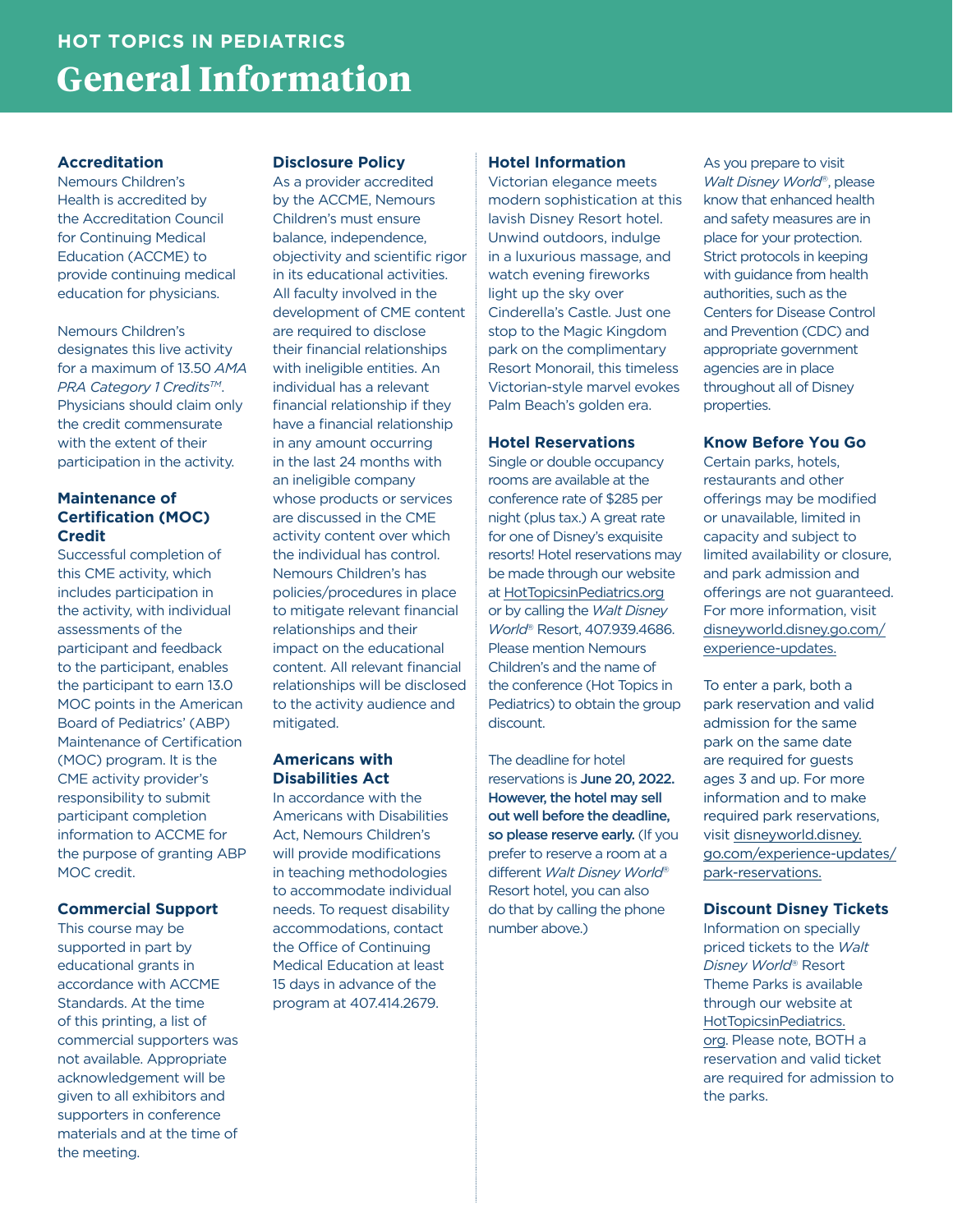# **HOT TOPICS IN PEDIATRICS Program Chairs | Faculty**

# **Program Chairs**

#### Shiva Kalidindi, MD, MPH, MEd., FAAP

Associate Professor of Pediatrics University of Central Florida College of Medicine Medical Director Nemours Institute for Clinical Excellence – Florida Associate Director – Education Pediatric Emergency Medicine Nemours Children's Hospital, Florida Orlando, Florida

#### Robert S. Walter, MD, FAAP

Clinical Associate Professor of Pediatrics Sidney Kimmel Medical College at Thomas Jefferson University Community Pediatrician Wilmington, Delaware

#### CHAIR EMERITUS

Jay S. Greenspan, MD, MBA Professor of Pediatrics Sidney Kimmel Medical College at Thomas Jefferson University Nemours Children's Hospital, Delaware Wilmington, Delaware

# **Faculty**

#### Alejandro Arevalo, MD

Associate Professor of Pediatric Cardiology University of Central Florida College of Medicine Florida State University College of Medicine Pediatric Cardiologist Cardiac Center Nemours Children's Health, Pensacola

#### Carissa Baker-Smith, MD, MPH, FAHA, FACC

Associate Professor of Pediatrics Sidney Kimmel Medical College at Thomas Jefferson University Pediatric Cardiologist Director, Pediatric Preventative Cardiology Program Interim Medical Director, Heart Failure, Transplant and Advanced Therapies/VAD Program

Nemours Children's Hospital, Delaware

#### Colleen C. Cullinan, PhD

Pediatric Psychologist Division of Behavioral Health Nemours Children's Hospital, Delaware

#### Gul H. Dadlani, MD

Associate Professor of Pediatrics University of Central Florida College of Medicine Chief of Pediatric Cardiology Cardiac Center Nemours Children's Hospital, Florida

#### **Christine DiPaolo, DNP, APRN**

APRN Nursing Supervisor Adolescent Medicine Program Director, Eating Disorder Evaluation and Management Services Nemours Children's Hospital, Delaware

#### Madelyn Kahana, MD

Professor of Pediatrics University of Central Florida College of Medicine Division Chief, Pediatric Critical Care Medicine Nemours Children's Hospital, Florida

#### Bahram Kakavand, MD, FACC, FHRS

Associate Professor of Pediatrics University of Central Florida College of Medicine Pediatric Cardiologist, Director of Autonomic Lab Nemours Children's Hospital, Florida

#### Shiva Kalidindi, MD, MPH, MEd., FAAP

Associate Professor of Pediatrics University of Central Florida College of Medicine Medical Director Nemours Institute for Clinical Excellence – Florida Associate Director – Education Pediatric Emergency Medicine Nemours Children's Hospital, Florida Orlando, Florida

#### Johanna Kielbasa, MD

Associate Professor of Pediatrics University of Central Florida College of Medicine UCF Medical Student Clerkship Site Director Pediatric Hospitalist Director of Education, Hospitalist Division Nemours Children's Hospital, Florida

#### Peace Madueme, MD, MS

Associate Professor of Pediatrics University of Central Florida College of Medicine Medical Director of Advanced Cardiac Imaging Nemours Children's Hospital, Florida

#### Vikash S. Oza, MD

Associate Professor of Dermatology and **Pediatrics** Director of Pediatric Dermatology Division Associate Program Director of the Dermatology Residency Program Director of Pediatric Dermatology Fellowship Program The Ronald O. Perelman Department of **Dermatology** New York University Grossman School of Medicine

#### Steven Ritz, MD, MSed

Assistant Professor of Pediatrics Sidney Kimmel Medical College at Thomas Jefferson University Pediatric Cardiologist Nemours Children's Hospital, Delaware

#### Bradley Robinson, MD

Associate Professor of Pediatrics Sidney Kimmel Medical College at Thomas Jefferson University Pediatric Cardiology Fellowship Director Cardiac Center Nemours Children's Hospital, Delaware

#### Alison Schonwald, MD, FAAP

Associate Professor of Pediatrics Department of Pediatrics, Cambridge Health Alliance Harvard Medical School Developmental Behavioral Pediatrician Touchstone Neurodevelopmental Center

#### Jordan Smallwood, MD

Associate Professor of Pediatrics University of Central Florida College of Medicine Division Chief, Allergy-Immunology Nemours Children's Hospital, Florida

#### Lisa Spector, MD

Professor of Pediatrics University of Central Florida College of Medicine Division Chief, Developmental and Behavioral **Pediatrics** Nemours Children's Hospital, Florida

#### Shubhika Srivastava, MBBS

Professor of Pediatrics Sidney Kimmel Medical College at Thomas Jefferson University Chief of Pediatric Cardiology, Co-Director Cardiac Center Nemours Children's Hospital, Delaware

#### David Stukus, MD

Professor of Clinical Pediatrics The Ohio State University College of Medicine Director, Food Allergy Treatment Center Associate Director, Pediatric Allergy & Immunology Fellowship Program Nationwide Children's Hospital

#### Dima Turpin, MD

Pediatric Cardiologist Nemours Children's Hospital, Florida

#### Robert S. Walter, MD, FAAP

Clinical Associate Professor of Pediatrics Sidney Kimmel Medical College at Thomas Jefferson University Community Pediatrician Wilmington, Delaware